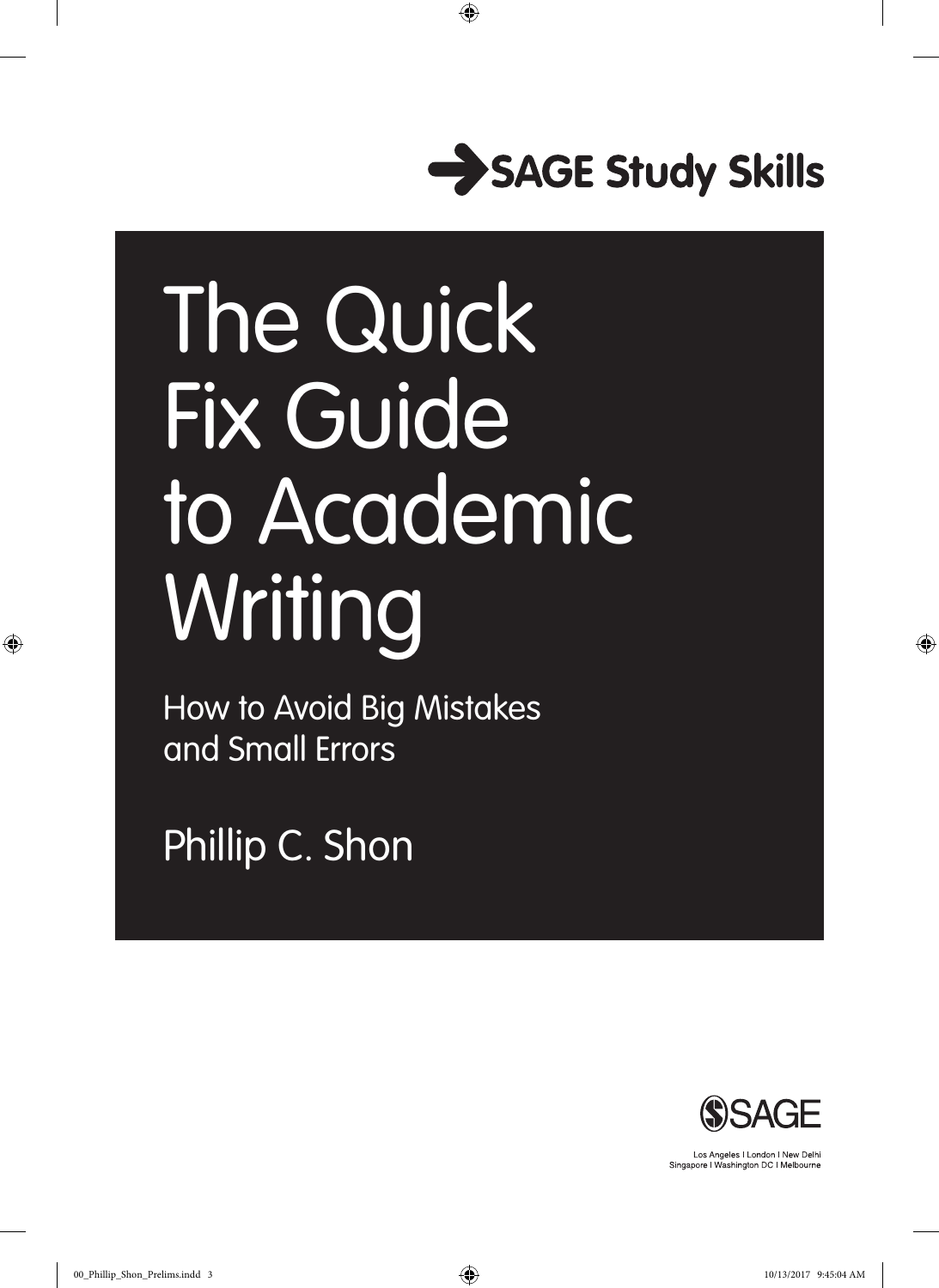

Los Angeles | London | New Delhi Singapore | Washington DC | Melbourne

SAGE Publications Ltd 1 Oliver's Yard 55 City Road London EC1Y 1SP

Editor: Jai Seaman

⊕

SAGE Publications Inc. 2455 Teller Road Thousand Oaks, California 91320

SAGE Publications India Pvt Ltd B 1/I 1 Mohan Cooperative Industrial Area Mathura Road New Delhi 110 044

SAGE Publications Asia-Pacific Pte Ltd 3 Church Street #10-04 Samsung Hub Singapore 049483

Phillip C. Shon 2018

First published 2018

 $\bigoplus$ 

Apart from any fair dealing for the purposes of research or private study, or criticism or review, as permitted under the Copyright, Designs and Patents Act, 1988, this publication may be reproduced, stored or transmitted in any form, or by any means, only with the prior permission in writing of the publishers, or in the case of reprographic reproduction, in accordance with the terms of licences issued by the Copyright Licensing Agency. Enquiries concerning reproduction outside those terms should be sent to the publishers.

#### **Library of Congress Control Number: 2017939850**

**British Library Cataloguing in Publication data**

A catalogue record for this book is available from the British Library

ISBN 978-1-5264-0588-3 ISBN 978-1-5264-0589-0 (pbk)

At SAGE we take sustainability seriously. Most of our products are printed in the UK using FSC papers and boards. When we print overseas we ensure sustainable papers are used as measured by the PREPS grading system. We undertake an annual audit to monitor our sustainability.

Assistant editor: Alysha Owen Production editor: Nicola Carrier Copyeditor: Aud Scriven Proofreader: Victoria Nicholas Indexer: Martin Hargreaves Marketing manager: Catherine Slinn Cover design: Shaun Mercier Typeset by: C&M Digitals (P) Ltd, Chennai, India Printed in the UK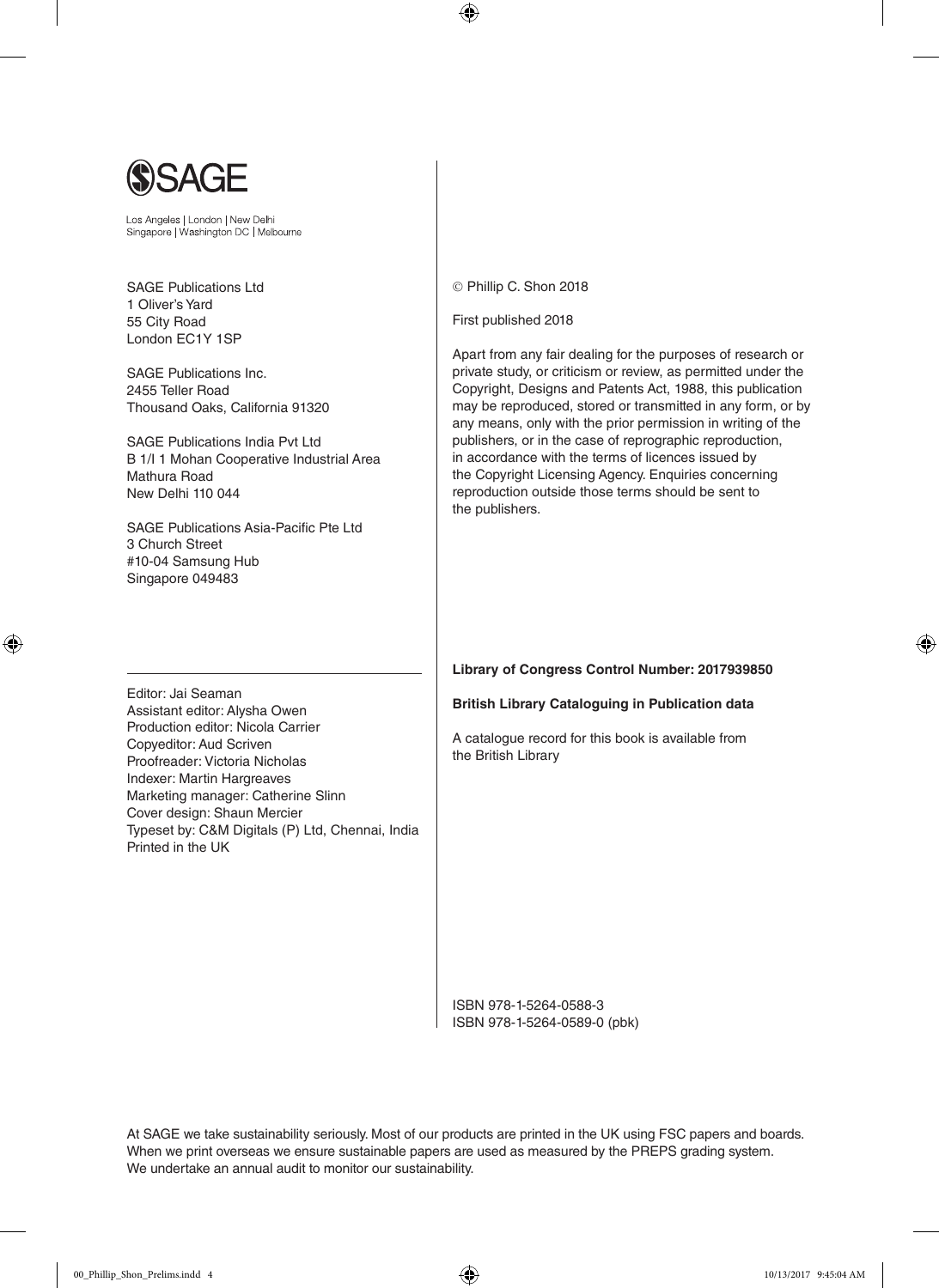# Understanding the "Big" and "Little" Errors in Your Paper

**1**

 $\bigoplus$ 

The errors that students make in their papers are not the same and should not be treated equally. One type of error is structural and systemic: these "big" errors cannot be fixed easily; they require a lot of time and energy to fix, and it is best to avoid making them in the first place. The second type of error is grammatical, mechanical, and stylistic: these are easier to fix than "big" errors—they are the "not-so-big" errors or "little" errors. They are different types of mistakes that students tend to make in their papers, from a relatively typical research paper, to literature reviews, integrative reviews, and drafts of Master's theses and PhD dissertations. In fact, "big" and "little" errors persist into professional writing as well; professors who submit papers to be published in academic journals also make variations of the "big" and "little" errors (at least I do). There is no context in which academic life is free of writing and judgement. In this chapter, I provide an overview of some of the "big" and "little" errors that permeate students' papers.

# **"Big" Errors**

⊕

The notable point about errors is that they are not randomly distributed. Big errors occur in particular locations within social science journal articles (SCJA); little errors occur in clusters and repeat throughout a paper. First, the big errors. Table 1.1 lists some of the notable big errors that students tend to make in their social science papers. You may or may not have made these errors yourself, but my guess is that you probably have. Although the names attached to the erroneous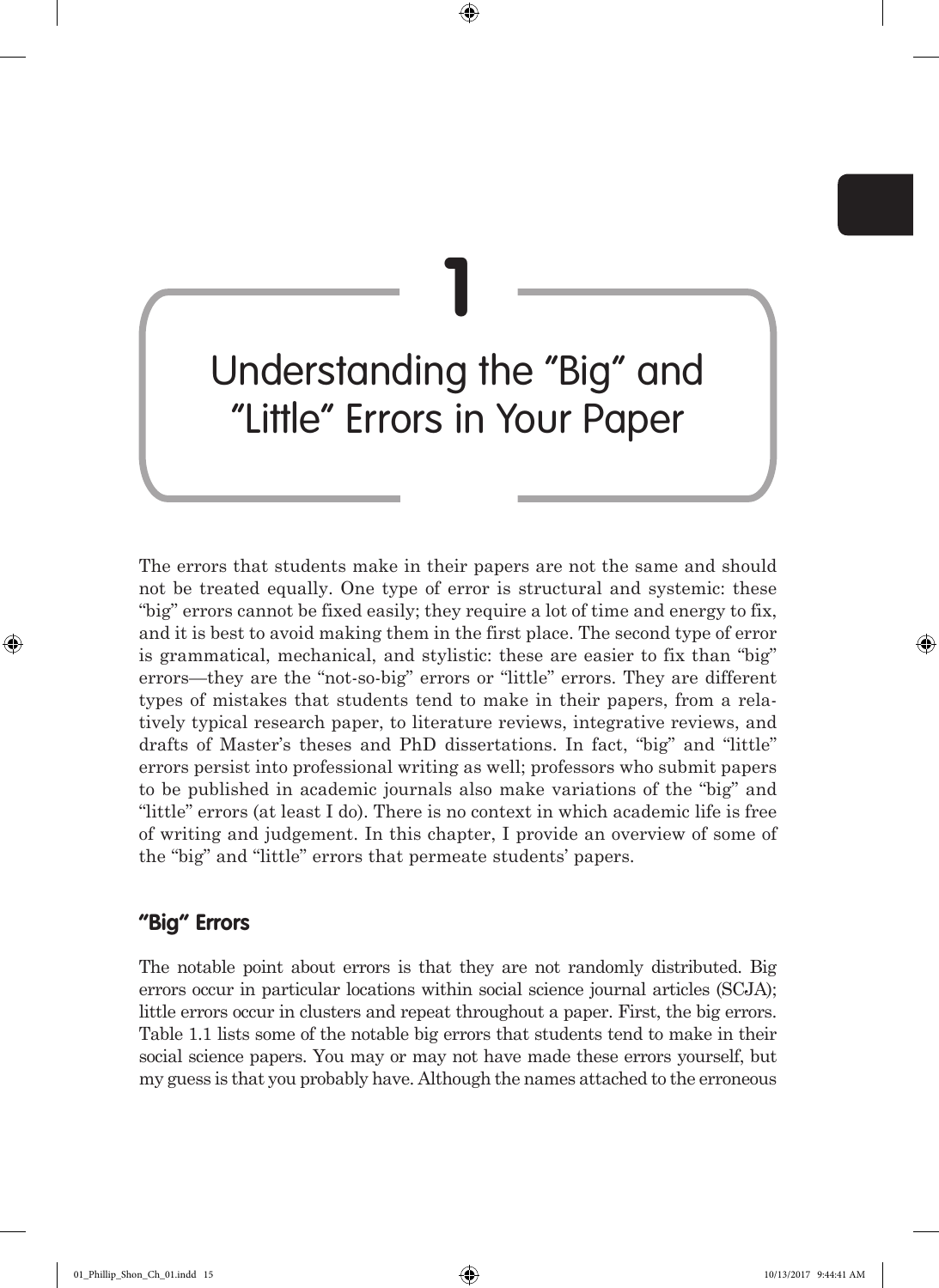practices are unique, the various errors—big and little—are already well known to composition teachers. For instance, Redman and Maples (2011) note that "poor structure" and "poor use of social scientific skills (such as handling theory and evidence)" are rather common, as is lack of clarity and faulty organization (see also Goodson, 2013). While almost all how-to book writers agree that poor grammar and language are their pet peeves, even the errors they describe, along with the big errors in Table 1.1, suggest that structural errors differ from grammar errors.

 $\bigoplus$ 

| BHP:<br>"Beating one horse to death<br>problem"                         | Using one author throughout the course of a paragraph<br>to assert a point.                                                                                                       |
|-------------------------------------------------------------------------|-----------------------------------------------------------------------------------------------------------------------------------------------------------------------------------|
| LLP:                                                                    | Rather than synthesizing the literature thematically,                                                                                                                             |
| "Laundry list problem"                                                  | stating the literature author by author.                                                                                                                                          |
| FSL:                                                                    | Failure to identity and state the literature in recurring                                                                                                                         |
| <b>Failure to synthesize the literature</b>                             | thematic patterns.                                                                                                                                                                |
| FCL:<br>Failure to critique the literature/<br>and identify a GAP       | Failure to state the shortcomings in prior works.                                                                                                                                 |
| <b>NOWTD:</b>                                                           | The paper does not tell the reader what you will do; a                                                                                                                            |
| <b>No WTD</b>                                                           | WTD is missing in the introduction.                                                                                                                                               |
| FSR:                                                                    | Failure to explicitly state why your work is necessary.                                                                                                                           |
| <b>Failure to state the RAT</b>                                         | The author has not answered the "so what?" question.                                                                                                                              |
| FRE:<br>Failure to state the "results" of<br>your synthesized arguments | Failure to state your results/arguments in thematic<br>terms. This code also refers to arguments that are<br>illogical, incoherent, poorly developed, or not developed<br>at all. |
| FCC:<br><b>Failure to connect current finding</b><br>to past research   | Failure to interpret the current findings relative to the<br>findings of past research.                                                                                           |
| <b>FMS:</b>                                                             | The paper has not been organized into recognizable                                                                                                                                |
| <b>Failure to delineate major sections</b>                              | major sections.                                                                                                                                                                   |
| FUS:                                                                    | The paper has used sources that are not scholarly and                                                                                                                             |
| <b>Failure to meet source</b>                                           | reputable and/or does not meet other specified                                                                                                                                    |
| requirements                                                            | requirements; or the reference list is not complete.                                                                                                                              |
| FZZ:                                                                    | The paper exceeds or does not meet expected word                                                                                                                                  |
| Failure to meet word page                                               | length (4500-6000 words of text) and page                                                                                                                                         |
| requirements                                                            | requirements (8-10 single spaced pages).                                                                                                                                          |
| <b>FRS 1:</b><br><b>Failure to read sufficiently</b>                    | Failure to read and incorporate findings from the<br>specified 30 peer-reviewed journal articles.<br>Violation of FSR will result in 50% penalty of total<br>value of the paper.  |

# Table 1.1 Dr Phil's code sheet for "big" errors

01\_Phillip\_Shon\_Ch\_01.indd 16 10/13/2017 9:44:41 AM

 $\bigoplus$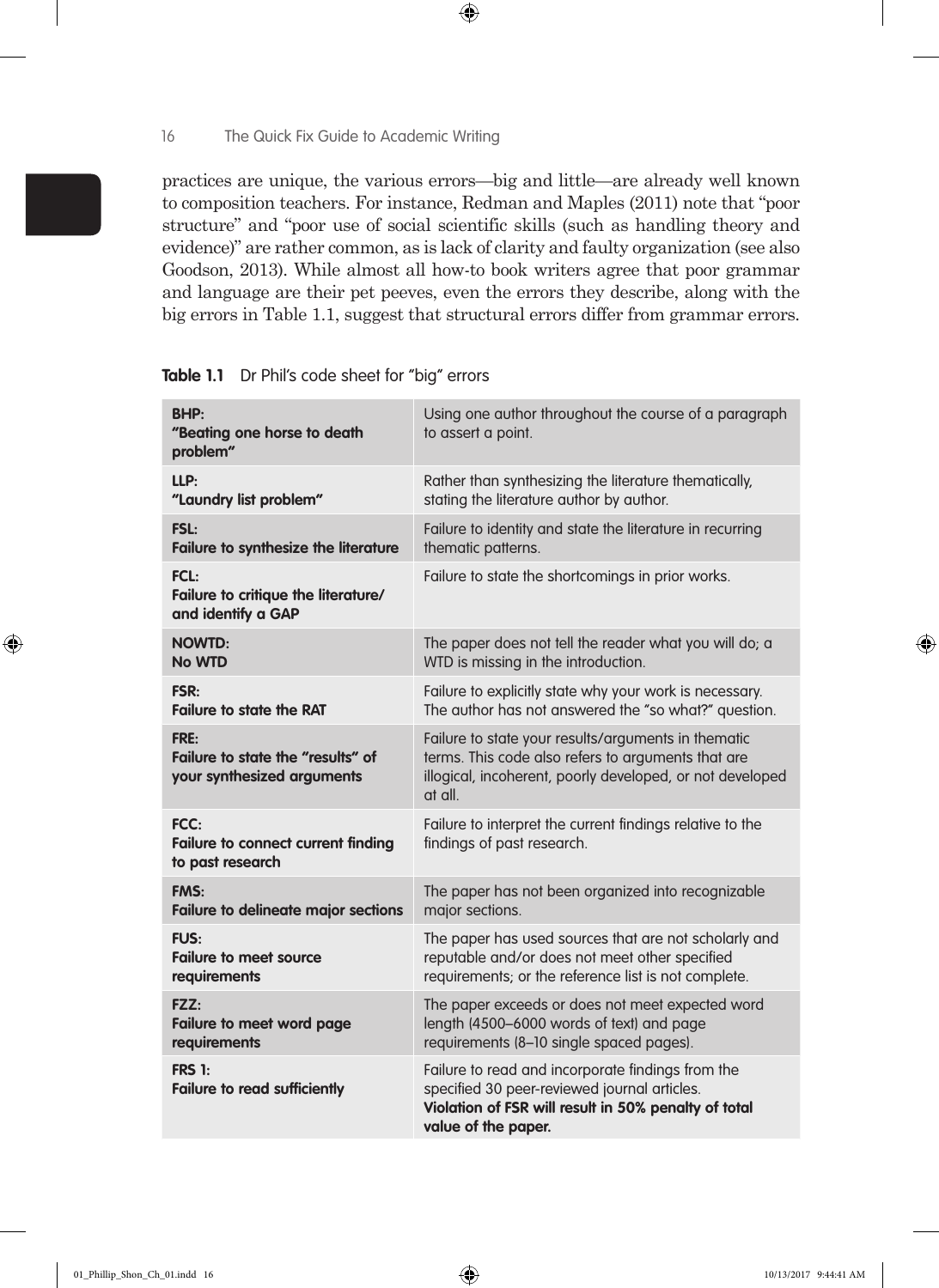| FFP:<br><b>Failure to follow paper submission</b><br>protocol                                  | The paper has not been submitted in accordance with<br>class policy.                                                                                                               |  |
|------------------------------------------------------------------------------------------------|------------------------------------------------------------------------------------------------------------------------------------------------------------------------------------|--|
| USP:<br><b>Failure to use paragraphs</b>                                                       | Need to use paragraphs rather than clipped note forms<br>or business writings formats. Failure to use paragraphs<br>constitutes a major error: 50 point deduction per instance.    |  |
| <b>INCREF:</b><br>Incomplete reference information                                             | The references are incomplete (e.g., missing journal<br>titles, volumes, years, full page numbers, etc.)                                                                           |  |
| <b>FXX:</b><br>Failures not listed in this coding<br>sheet and other notable penalties         | Other shortcomings and flaws in the paper that will be<br>described in a narrative in the paper itself. Usually, this<br>error is difficult to quantify and anticipate in advance. |  |
| <b>Other notable penalties</b>                                                                 |                                                                                                                                                                                    |  |
| <b>DECPTV:</b><br>The student has engaged in<br>deception                                      | The student has manipulated space, margins, and font<br>in order to meet page requirements.                                                                                        |  |
| <b>NOTRNR:</b><br>The full "plagiarism software<br>detection" report has not been<br>submitted | The detection report and file have not been submitted<br>timely on the due date.                                                                                                   |  |

 $\textcircled{\scriptsize{*}}$ 

For example, "beating one horse" or BHP describes the practice of discussing one author throughout the course of one paragraph. This error is the first one listed because it affects the rest of the paragraphs in ecological ways. If you are wondering about this, let me illustrate what a BHP looks like when represented as a block of text:

# **Excerpt 1: paragraph #1**

Smith (2009) states that killing is wrong. Smith (2009) asserts that using a firearm to kill another person is punishable by death. Some claim that the death penalty and killing are wrong (Smith, 2009), even if it is done by the state. One could claim that the death penalty is wrong (Smith, 2009).

If instructors ask fourth year and graduate students if they have ever written paragraphs that look like excerpt 1, about nine out of ten students will raise their hands. Anyone who has not raised their hand is not telling the truth. The students then chuckle without much prompting. It is almost as if they intuitively understand the moral depravity connoted in excerpt 1. They know only too well that taking one author and discussing that author throughout the course of one paragraph violates their instructors' directions. Even without this direction, I have noticed that students will wince, shift in their seats, and look at their friends when excerpt 1 is displayed on the projection screen. Indeed you may be experiencing a slight discomfort now as I am calling attention to paragraphs like excerpt 1. That

⊕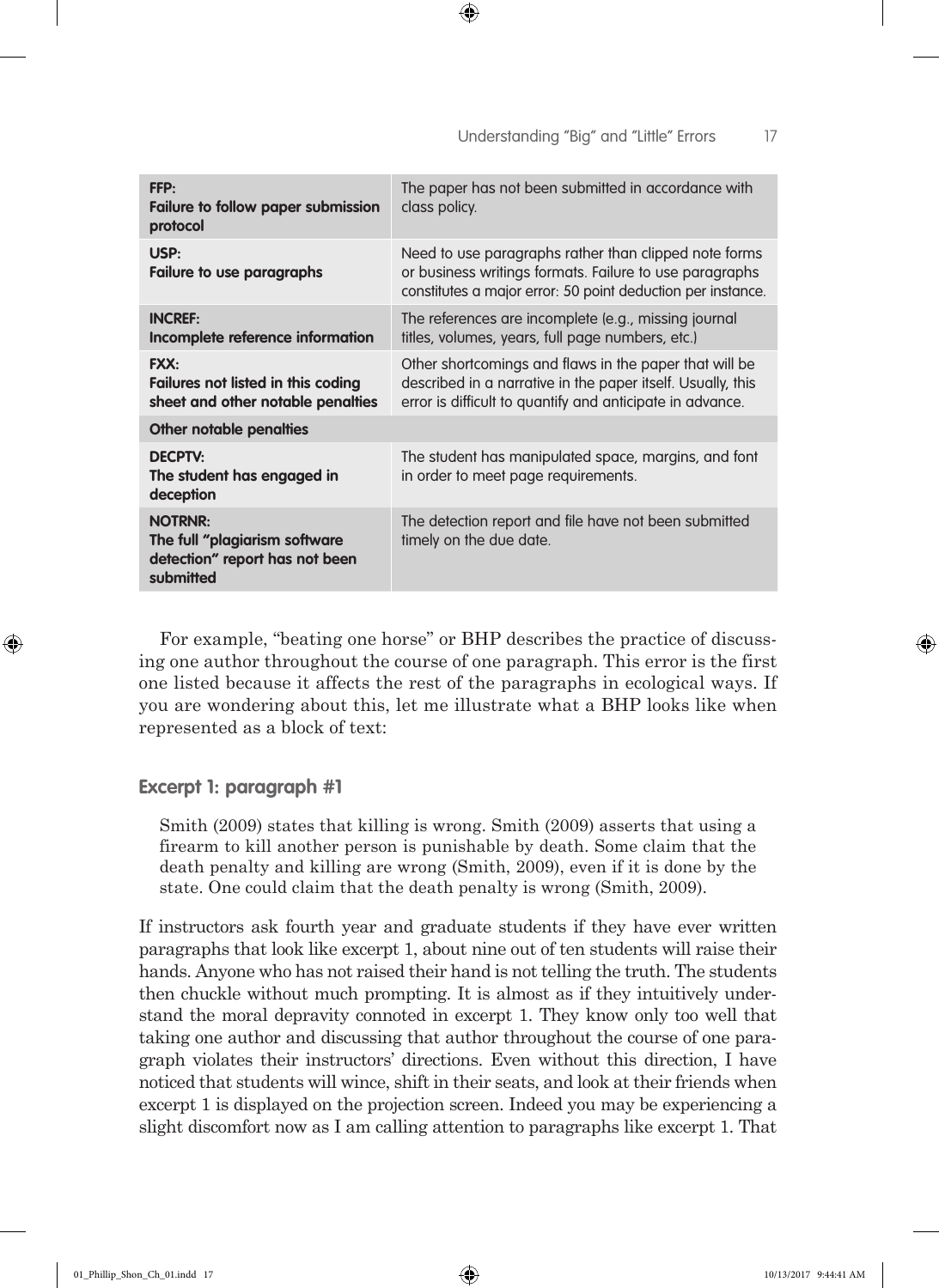slight knot in your stomach is there for a reason: your intellect suspects what your intuition already knows. Some part of you already knows that paragraphs that resemble excerpt 1—the ones you have been writing—are wrong. Now it is time to figure out why it is wrong to compose a paragraph like the one above.

 $\textcircled{\scriptsize{*}}$ 

First, it is not wrong in an absolute sense, i.e., it would not be wrong to compose paragraphs that mirror excerpt 1 in other sections of a social science paper. However, in a literature review, paragraphs like excerpt 1 are unequivocally wrong. I would dare to call it a sin. That is because "beating one horse" would lead to a serious logical problem. If you discuss nothing but Smith (2009) in the first paragraph, then what will you do in the second paragraph? This question is a logical one as literature reviews generally exceed one paragraph. Literature reviews can be anywhere from 2 to 30 pages. Therefore, if Smith (2009) is discussed to death in the first paragraph, what then? Suppose you were to write the following sentences in paragraph #2.

# **Excerpt 2: paragraph #2**

Jones (2010) states that killing is not wrong. Killing by the state and by an individual is different (Jones, 2010). Jones (2010) declares that killing is okay if Rick James does it, but wrong if Wayne Brady does it. In fact, killing should be avoided period (Jones, 2010). However, according to Jones (2010) Rick James can do whatever he wants because he's Rick James!

An astute reader will see the obvious flaw with excerpt 2. Paragraph #2 is a mirror image of paragraph #1 in terms of its structure. Aside from the content, one author has been mentioned and discussed ad nauseam—again. Instructors hate this pattern of writing, i.e., not reading widely enough and "relying on one or two reference sources" (Greasley, 2011, p. 35). Smith (2009) is elaborated to death in paragraph #1 and Jones (2010) is similarly discussed in paragraph #2. Imagine if this pattern was repeated throughout the course of 15 paragraphs. Paragraphs like excerpt 1 and 2 should illustrate the systemic nature of BHP errors. One error leads to the next one and that is why these types of error are difficult to fix in one sitting. If paragraphs #1 and #2 are repeated for the next 3 to 15 paragraphs, such a pattern would exemplify a "laundry list problem" (LLP).

A laundry list simply lists each item (author) one by one, in sequence. The "laundry list problem" resembles another common error found in students' papers, the annotated bibliography error (Jesson et al., 2011). An annotated bibliography is a common assignment that upper-level undergraduate and graduate students receive. They are usually asked to survey the literature on a given topic, but rather than taking the full step and synthesizing the literature, instructors stop one step short. Consequently, students summarize each article, note potential critiques, and other notable points in one paragraph, and then move on to another author in the next one. In other words, annotated bibliographies structurally look like LLPs;

01\_Phillip\_Shon\_Ch\_01.indd 18 10/13/2017 9:44:41 AM

⊕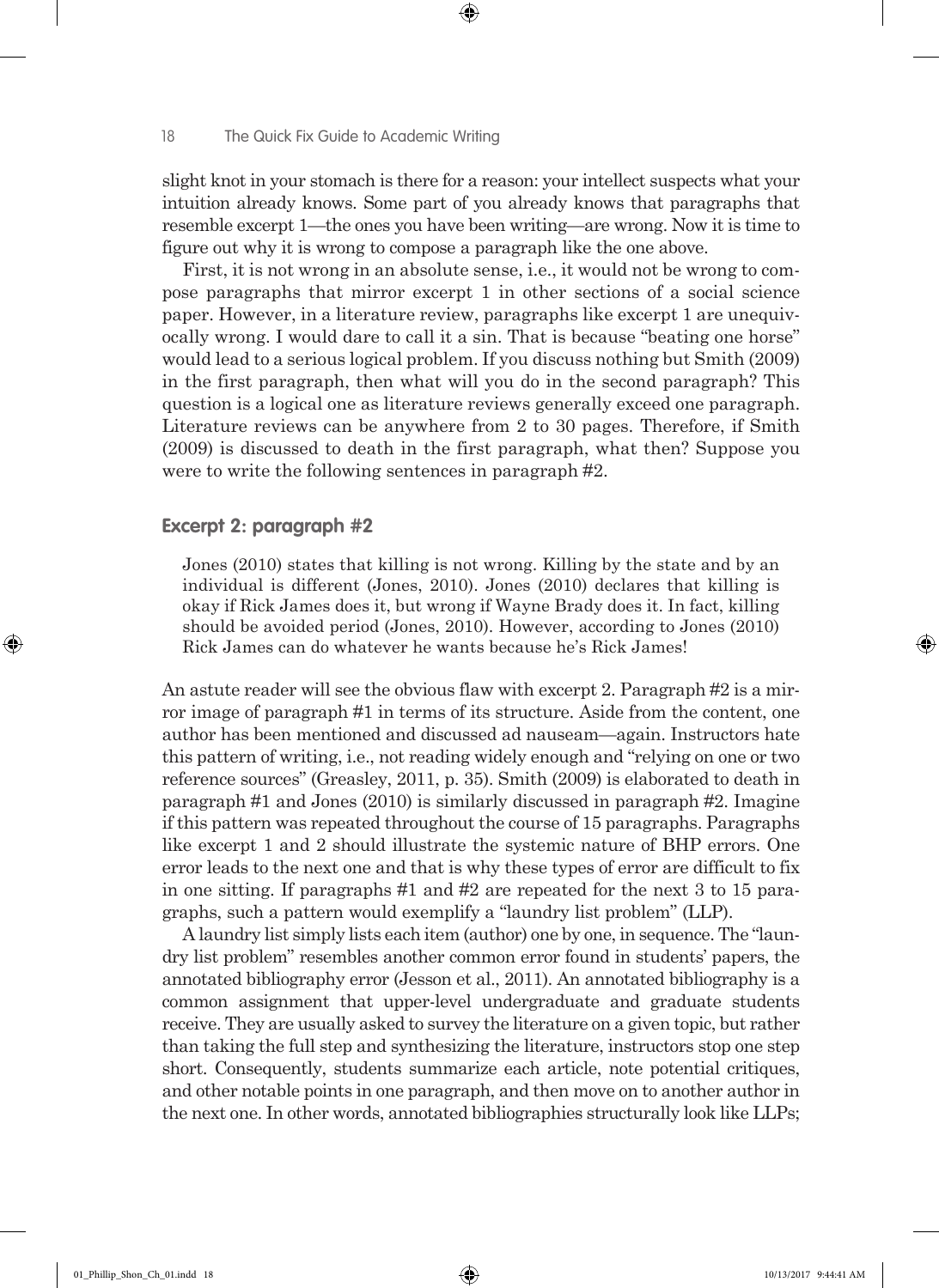annotated bibliographies are "laundry list problems" that instructors have authorized. It is not that BHP and LLP are inherently wrong in themselves; however they are wrong in the context of literature reviews because they culminate in a fatal error—students failing to synthesize the literature.

 $\textcircled{\scriptsize{*}}$ 

Failure to synthesize the literature (FSL) is the "official" charge that professors levy against students who have not organized their literature review in an integrative way. This error occurs in undergraduate writing, Master's students' theses, doctoral students' dissertations, and even in some professional journal publications when there is no thematic coherence to the literature review—i.e., rather than presenting the literature in some principled and systematic ways, such as recurring points of theoretical, methodological, or analytical similarity or differences, using several sources to group a theme or topic into a paragraph (Greasley, 2011), the literature is presented in a disjointed way, such as author by author, year by year. This type of organization tells the reader that the author has not thought through the literature in a serious way; a laundry list presentation intimates that the authors have slapped the paper together without much thought. Or worse yet, that by putting together these types of paragraphs in a literature review they are showing their incompetence. From the perspective of someone trying to teach you how to avoid this outcome, it is important for you to be aware that in order for FSL to occur, LLP and BHP will precede it; LLP is a precondition to FSL, as is BHP to LLP. The structural errors shown in Table 1.1 are interconnected. That is why certain errors should be avoided at all costs. BHP leads to other major errors that culminate in the failure to synthesize the literature error (FSL):

# $BHP \rightarrow LLP \rightarrow FSL$

For the last several years, I have been trying to figure out why students write paragraphs that resemble excerpt 1 and 2. Here are some of my guesses. First, some students are not able to synthesize the literature because they have not read enough. If they have to read only five to seven social science journal articles on a topic and review the literature in just as many pages, then "beating one horse" is an expectable course of action. In fact, professors often assign various papers that require somewhere between five and seven peer-reviewed journal articles as source requirements. If students had to summarize five journal articles in a literature review, then by all means, an author-by-author, year-by-year discussion of those five authors is absolutely the logical thing to do. In a way, students are not at fault for producing this undesirable outcome; the instructors are responsible for not teaching them how to avoid those types of paragraph and for creating the conditions that facilitate the problematic outcome. Alternatively, those students may never have paid much attention in class—or they just forgot.

Second, students may have read 20, 30 or more journal articles as sources for their papers, but are not able to synthesize the information. There may be multiple

⊕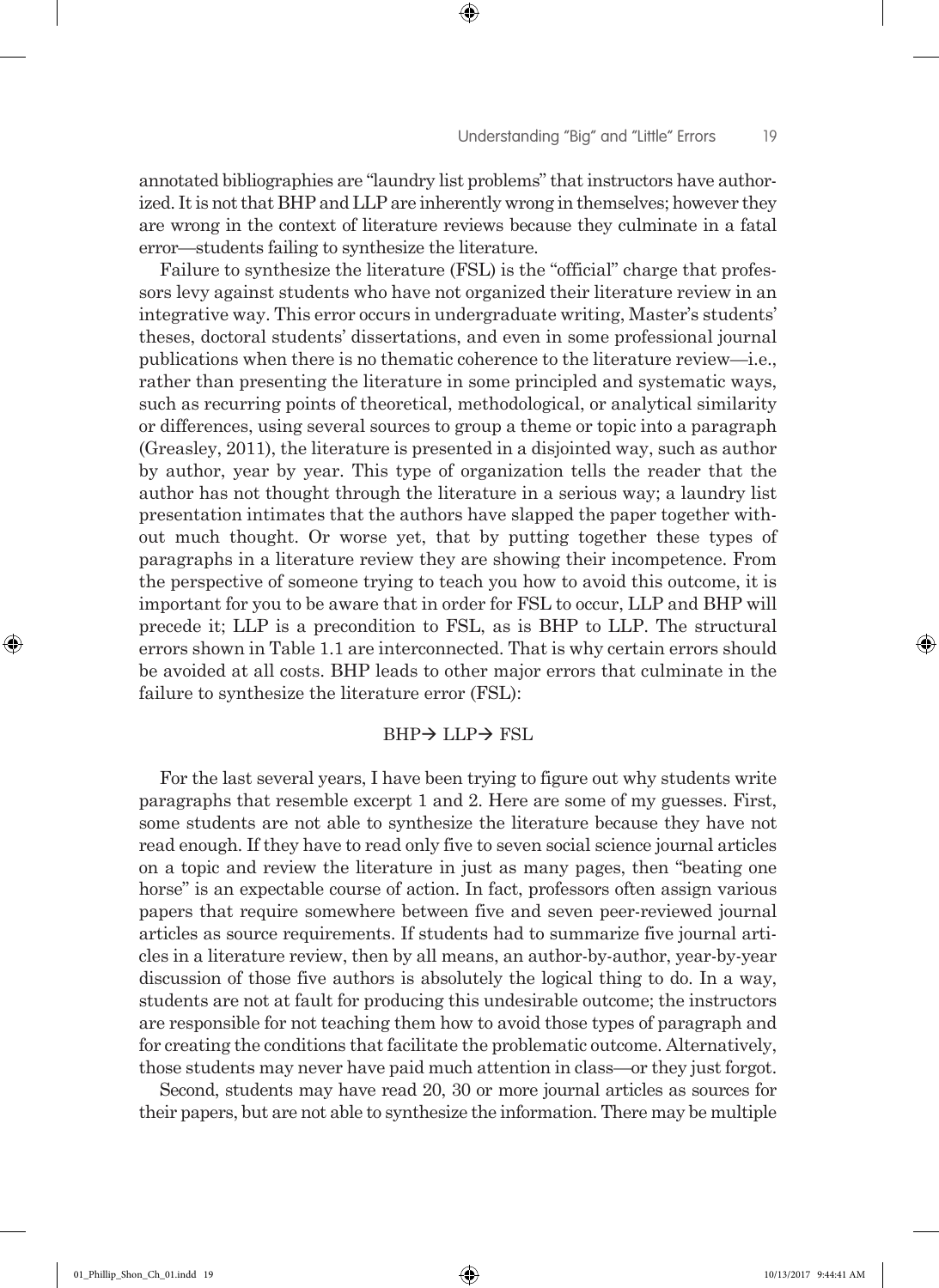causes behind a failure to synthesize, but some may be instructor induced. Course instructors may have assigned annotated bibliographies as writing projects rather than a traditional literature review. Others may arise from the students themselves, i.e., they may become so overwhelmed by the sheer size of the task facing them that they just cower and fall back on what they know—"beating one horse." It has worked before, so there is no reason to doubt that it will not work again. And unless an instructor calls you into the office, shows you excerpt #1 and tells you that this type of paragraph is incorrect, that literature reviews should be thematically organized and synthesized, you will never learn the correct way to do a literature review. What my own students throughout the years have told me is that they look at the comments, then the letter grade received, and repeat the same error again in other classes.

 $\textcircled{\scriptsize{*}}$ 

Third, some students who compose paragraphs that resemble excerpt 1 and 2 may not have been taught to organize the literature thematically. Let me repeat this part because perhaps you will agree with me on this: your professors told you that you needed to synthesize the literature, that you should look for similar themes and group them together when you work on your literature review. You very well may have been given this type of a directive. However, as I said earlier, being told to do something is not the same as being taught to do something. A synthesis requires a combination of things and in the context of a literature review, there are two sources that have to be incorporated: the main findings (ROFs) of the journal articles, books, and other texts that you have read and previous summaries (SPLs) of others' works. Students often become confused because they cannot differentiate between SPLs and ROFs. This conflation is expectable when they have not been taught how to read social science journal articles properly.

Finally, some students may be writing paragraphs that mirror excerpt 1 and 2 because that is what their high school teachers and instructors at the university taught them. Students generally do not like to snitch on other professors in one-on-one meetings, but on one occasion I was so frustrated at seeing repeated BHPs that I bluntly asked the student where she had learned to write her paragraphs. I told her that I wasn't angry, that I had been trying to figure out the cause of this error for quite some time. She admitted that this was the way her high school English teachers had taught her to organize multiple authors; she also admitted that one of her course instructors at the university had taught her the same lesson. When I checked with other students I received similar answers, and when I checked with high school English teachers they confirmed those responses. Students may be reproducing this incorrect approach to synthesis because that is what their teachers told them to do. Simply put, they were not properly taught.

So far, I have argued that BHP, LLP and FSL are closely related. There are ways in which other "big errors" are intertwined. For example, I have found that students really struggle with formulating research questions in the

⊕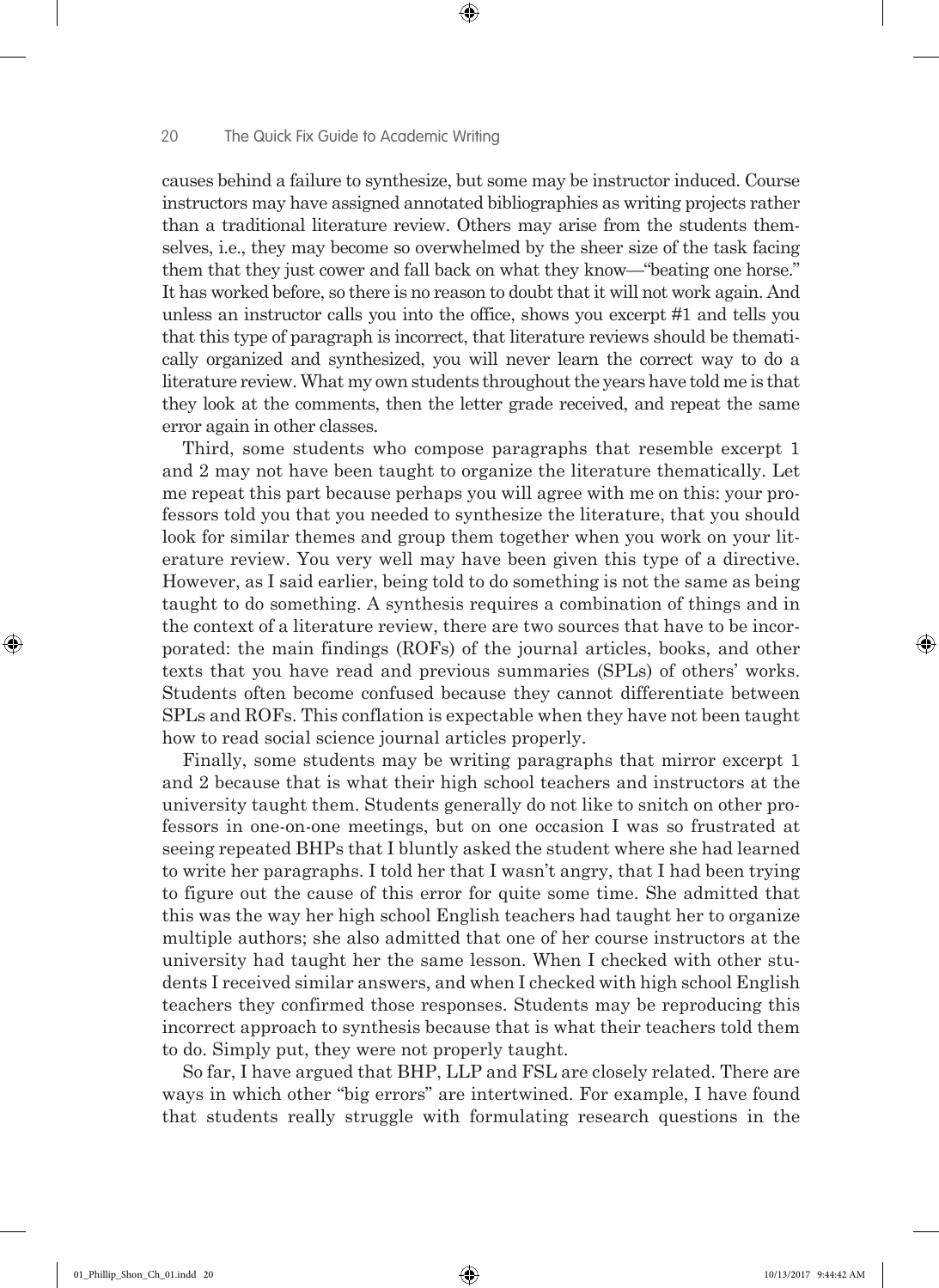paper writing process. Students who struggle with formulating research questions do so because they are attempting that task too early in the paper writing process: they sit like a yoga guru in transcendental meditation, staring at their belly button and chanting "ohm … ohm," praying that a question will magically pop out of thin air. Or they follow the advice proffered in numerous how-to books—to brainstorm, to connect to the broader historical, cultural, and political context of the topic and yada yada yada. That type of advice is correct for a seasoned academic, but novice undergraduate students and beginning graduate students need something more concrete. Before you can ask a meaningful research question, you need to read enough of the literature, grasp a broad understanding of what the topic is about, and formulate a critique of some sort. This part is not easy. You will struggle here because you are trying to do all three preceding tasks after having read five journal articles or a handful of encyclopedia entries. That is not enough.

 $\textcircled{\scriptsize{*}}$ 

When writing literature reviews, students are able to summarize the previous literature (SPL) fairly well; they do it well because it is consistent with what they have already done in the past—in their high schools and English composition classes where they have had to write book reports disguised as "research" papers. What students have trouble doing is developing a critique of the literature. What is missing in the literature? What are the shortcomings that exist in the literature? What are the Points of Critique (POC) that the student author has noted during their reading? failure to critique the literature (FCL) has tremendous implications, for it will lead to an incomplete and incoherently shaped statement of the problem, the question that is being asked in a writing project. More importantly, FCL will lead to a failure to state the rationale (FSR). You have to explain why your paper, your topic, and the problem you are investigating are important. The significance of the paper, the topic, and the shortcoming in the literature that is leading up to the formulation of the research problem must be stated in the introduction somewhere. Once you have explained what is missing in the literature and why the shortcoming is significant, then you should be able to tell the reader What [you] They will Do (WTD) in your paper. You will need to include something like the following in any paper you write: "In this paper, I will examine …", "The purpose of this paper is to argue that …", "This paper examines … " Not having this type of explicit statement of purpose constitutes a major error (NOWTD).

After you have reviewed the literature, identified the shortcomings in it, and proposed a way to remedy that gap in research through original data collection or a reinterpretation of existing published works in a conceptual paper, you will have to say something new-ish, i.e., you will have to produce a claim that differs sufficiently from what others have said before. A bigger problem occurs when no claim is made in a paper, when it just rehashes what others have already said in a few paragraphs that have been strung together without "describing the context or comparing or contrasting the findings" (Jesson

⊕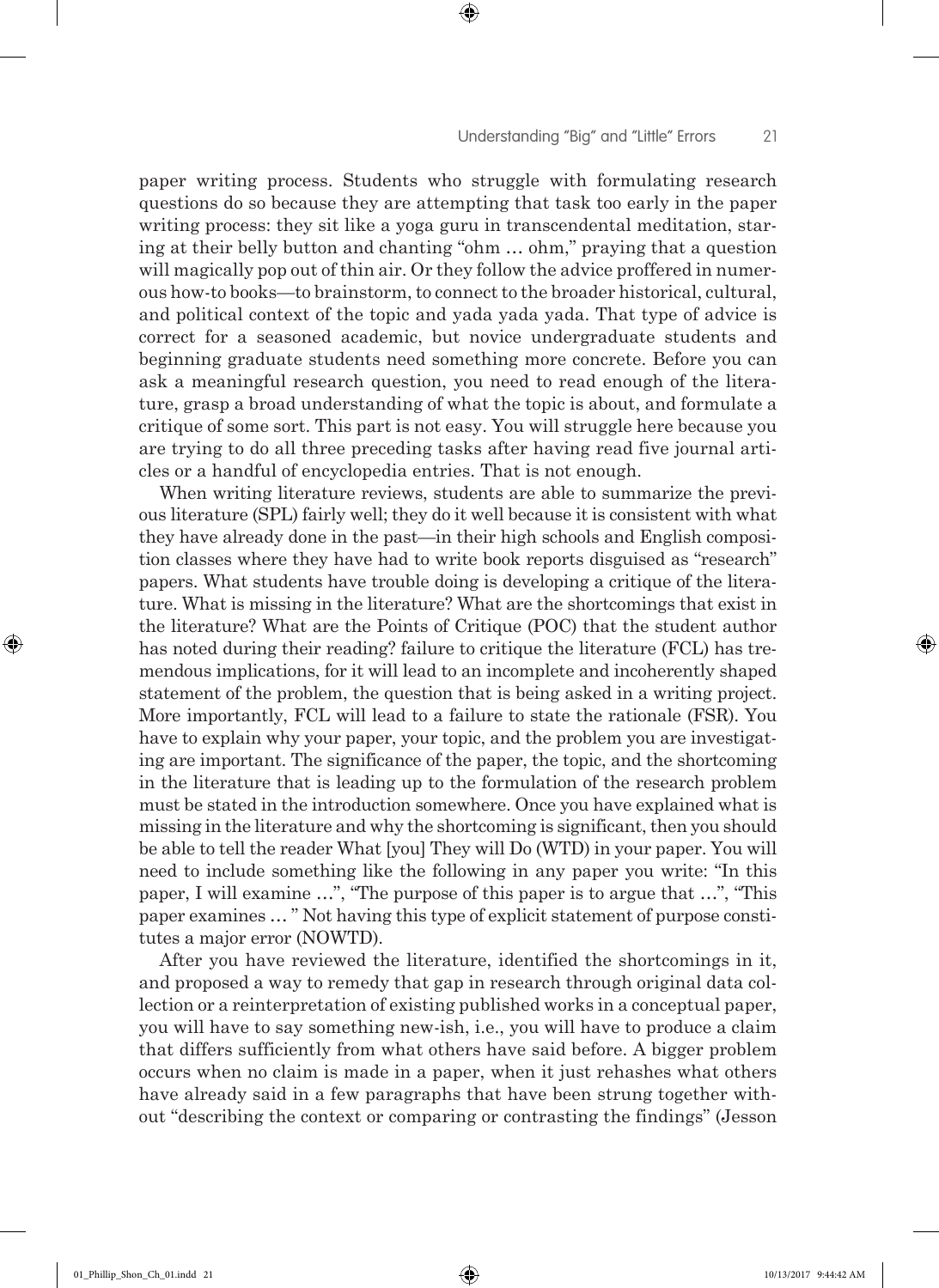et al., 2011, p. 90). Students make this major error because they do not know what a claim is; they do not know why a claim is being made and where it originates. And because they do not understand the genealogy of a claim, they are clueless as to how to produce one of their own—failure to state your results/arguments in thematic terms (FRE). This code also refers to arguments that are illogical, incoherent, poorly developed, or not developed at all. Simply put, nothing has been said in the paper—*nada*. Whether the claim emerges from a reanalysis of others' arguments or whether the Results of Findings emerge after analysis of the data you have collected, the onus is on you to produce a claim or a finding. In this day of multiple plagiarism detection software, packaging a claim as your own is not easy. In social science papers, claims and findings are organized into major and minor sections with headings. The argument/finding section should be clearly distinguished from the data and methods section and literature review sections. Failure to do so constitutes a major error (FMS). This type of error is a major one because if the person reading and passing judgement on it is not able to make sense of your paper, it becomes a big error.

 $\bigoplus$ 

Once you have produced an argument or an empirical finding of some sort, you must then contextualize your results/argument against the literature. Does your argument/finding support (RCL) or refute (RTC) the existing works? When you fail to connect your current findings to past research (FCC), you will have made a big error. That is why I have maintained that the literature review is so important: it connects social science papers in the front and rear of texts (Shon, 2015). The literature and its shortcomings shape the questions that you ask; the literature can be organized in ways that give it shape and form; the literature dictates how your own findings are interpreted in the discussion and conclusion sections. That is why the literature review is so important in social science writing. Failing to connect to it in the discussion and conclusion section is a major error.

There are other "big" errors that are a bit different from the ones discussed so far though the next set are more related to administration. For example, if your instructor asks that a paper fall somewhere between 4,500 (about 16 doublespaced pages) and 6,000 words (about 20 double-spaced pages), then your paper needs to meet that expectation (Redman & Maples, 2011, p. 9). If you submit a paper that is 2,000 words (about 10 double-spaced pages), then you have not met one of the requirements. If your instructor is asking for a social science paper that is 20 pages in length, my guess is that there is an additional set of requirements (e.g., literature review, production of an argument, etc.) that must be met within those 20 pages. Your instructors have arrived at that page requirement for a specific reason. Only inexperienced and oafish instructors assign 20, 30, and 50 page "papers" to undergraduate students without spending some time explaining what it is they want students to accomplish in their papers. Those types of instructors assign long papers as punishment, and do not know

⊕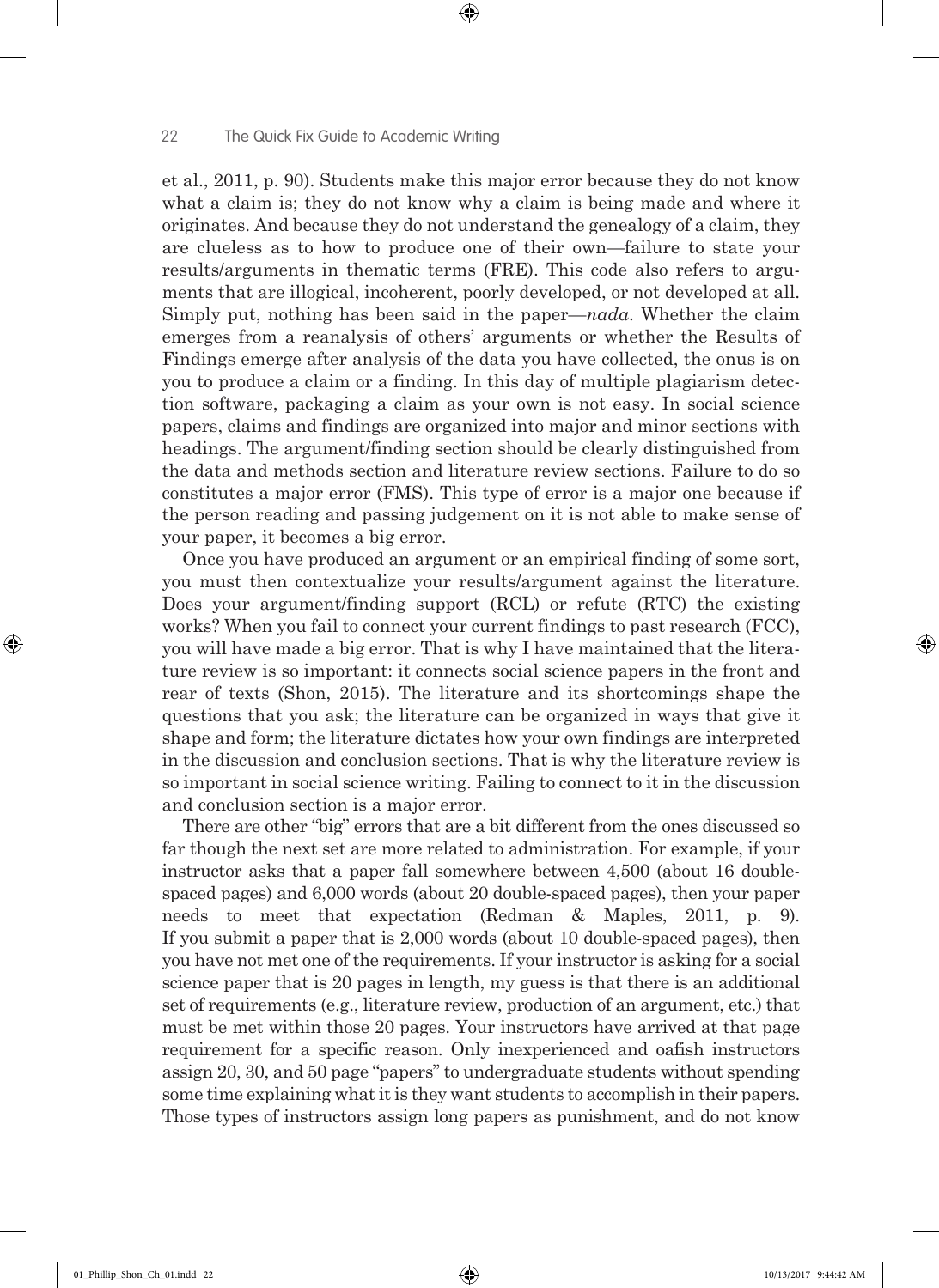the difference between a university and a prison. Similarly, if your instructor requires that you read and incorporate 20 up-to-date sources as part of a literature review, and you only read and incorporate eight journal articles, then you have not met the paper's expectations. Big error codes, such as FUS (failure to meet source requirements), FZZ (paper does not meet expected length), and FRS (failure to read sufficiently), would be applicable.

 $\textcircled{\scriptsize{*}}$ 

There is a reason why failing to meet length requirements, not reading enough, or failing to meet source requirements constitute "big" errors rather than "little" errors. In order to effectuate changes to papers that do not meet the aforementioned shortcomings, a substantial amount of time must be spent. Simply put, the preceding changes cannot be completed in two to three hours; they require a lot more time to complete (exactly how much time is required will be discussed in Chapter 2). You may think you can crank out these types of major changes to a paper in a few hours or so, but the only way that is possible is if you take shortcuts. That is one of the main characteristics of "big" errors: they take time to fix. I am certain that I have not even covered all the major errors that other instructors routinely see in the papers they receive. However, I am sure that whatever other big errors your instructors have noted, they would not be amenable to revisions within a short amount of time. Students usually have about 12 to 16 weeks to start and complete a typical research paper in a semester; they should use that time wisely and plan things out judiciously. The "big" errors cannot be fixed that easily. Based on the works of others (e.g., Goodson, 2013; Jesson et al., 2011; Redman & Mapales, 2011; Shields, 2010) and from my own experience, I have found that students who do not do well on their papers tend to make the major errors noted above. Other errors can be fixed more easily.

# **"Little" Errors**

⊕

As an undergraduate student, I had three philosophy professors who really made an impression on me. One of them was a bit more influential than others. I took more of his courses as they were required for philosophy majors. He had a monotone voice, cracked dry jokes during class, and carried around a coffee mug in the shape of a human skull; he was learned but carried himself in the most unpretentious way. His examinations and papers, however, were legendarily tough. Those of us who were enrolled in the history of ancient philosophy and later, history of modern philosophy, had to have read Bertrand Russell's *A History of Western Philosophy* (1945), in addition to primary works; on midterms and finals, he would select a quotation from one of the nearly 1,000 pages of the text; then we had to identify the selected quotation by the author's name, and write one paragraph explaining what the quotation meant in the context of the author's overall ideas. He called those types of examination questions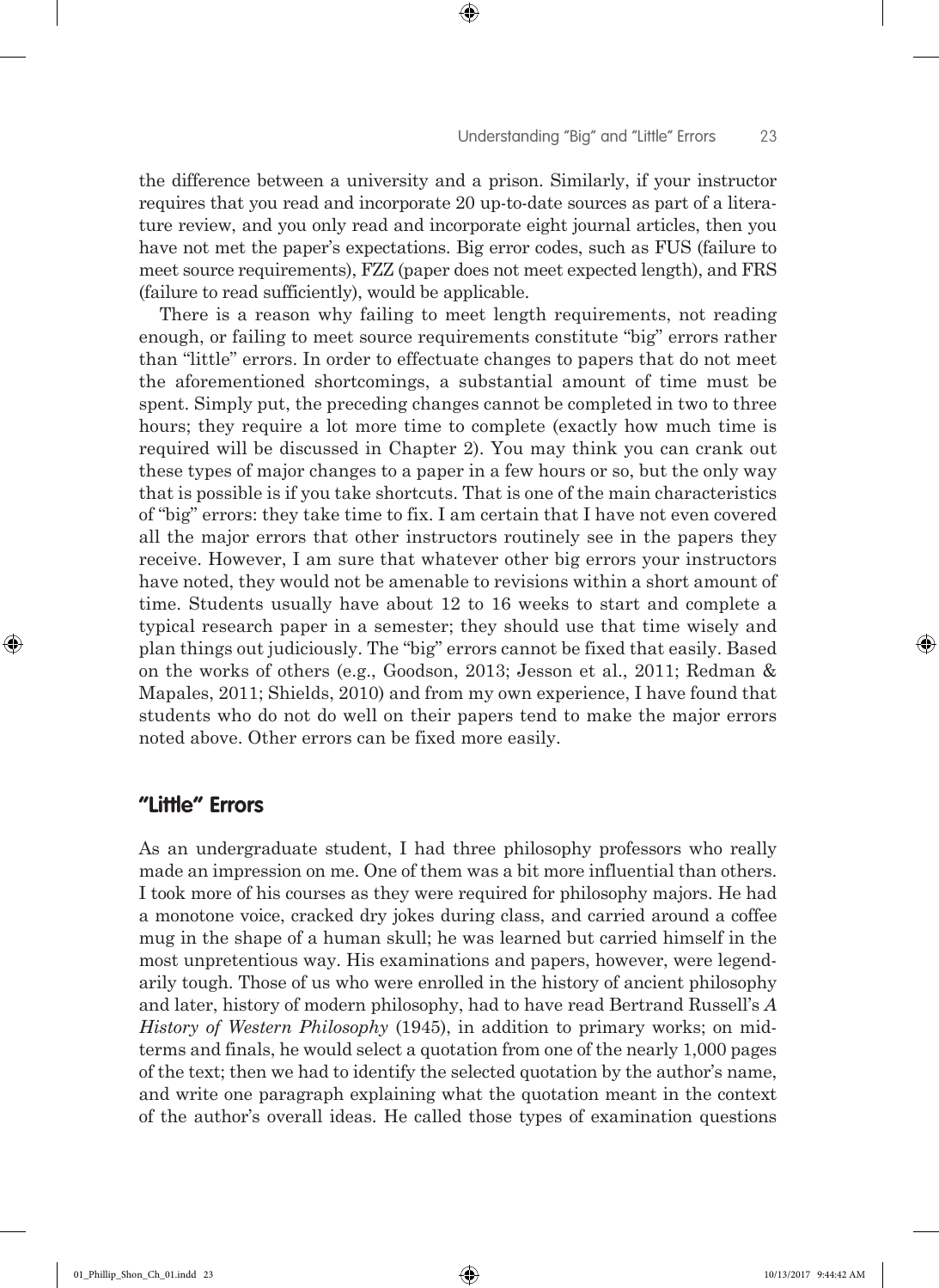"quote identifications." My fellow students and I called them something else. All of us dreaded them. I even failed a midterm in one of his courses.

 $\bigoplus$ 

If the answers to one of those questions were not satisfactory, the philosophy professor would write "largely magnified generalities" next to the inadequate sentences. Later when I became a teacher, I too noticed that students would try to "BS" their way through an answer by saying nothing at all. Rather than writing out "largely magnified generalities," I called them LMGs in my grading code scheme. The original source here is my philosophy professor, Dr Stanley Kerr. I owe that one to him. Notice how the LMG is similar to what Shiach (2009, p. 12) describes as "waffling": "it is when a student attempts to hide that they [sic] have nothing much to say about a subject by making generalised statements, empty statements that could apply to a whole range of topics, but which manage to say nothing relevant in answer to the question." In addition to the preceding type of error, I also noticed that students were making the same errors over and over again throughout their writing assignments (see Goodson, 2013, p. 67). I initially thought that if I simply pointed out the errors to students, they could go look up the correct answers and fix the grammatical, mechanical, and stylistic problems on their own. Rather than writing out lengthy sentences, I started reducing student errors into alpha-numeric codes and then inserted them in the margins of students' papers.

# **Table 1.2** Dr Phil's code sheet for "little" errors

| Code            | <b>Meaning</b>                                                 |
|-----------------|----------------------------------------------------------------|
| <b>AWK</b>      | Awkward sentence                                               |
| <b>AMB</b>      | Term or sentence is ambiguous                                  |
| <b>CAP</b>      | Violates rules of capitalization                               |
| <b>CITE</b>     | Need citation and substantiation                               |
| <b>CITECONV</b> | Incorrect citation convention                                  |
| <b>SECCITE</b>  | The use of secondary citations                                 |
| <b>COQ</b>      | Expression is too colloquial                                   |
| <b>RED</b>      | The expression is redundant                                    |
| <b>LVA</b>      | A linking verb has been used as an active verb                 |
| <b>ELAB</b>     | Point needs expansion and elaboration                          |
| <b>FN</b>       | Better placed in a footnote                                    |
| <b>LEX</b>      | Inappropriate lexical choice., e.g., (wrong usage, judgmental) |
| <b>IR</b>       | Stated point is irrelevant                                     |
| <b>LMG</b>      | Largely magnified generalities ("BS")                          |

01\_Phillip\_Shon\_Ch\_01.indd 24 10/13/2017 9:44:42 AM

⊕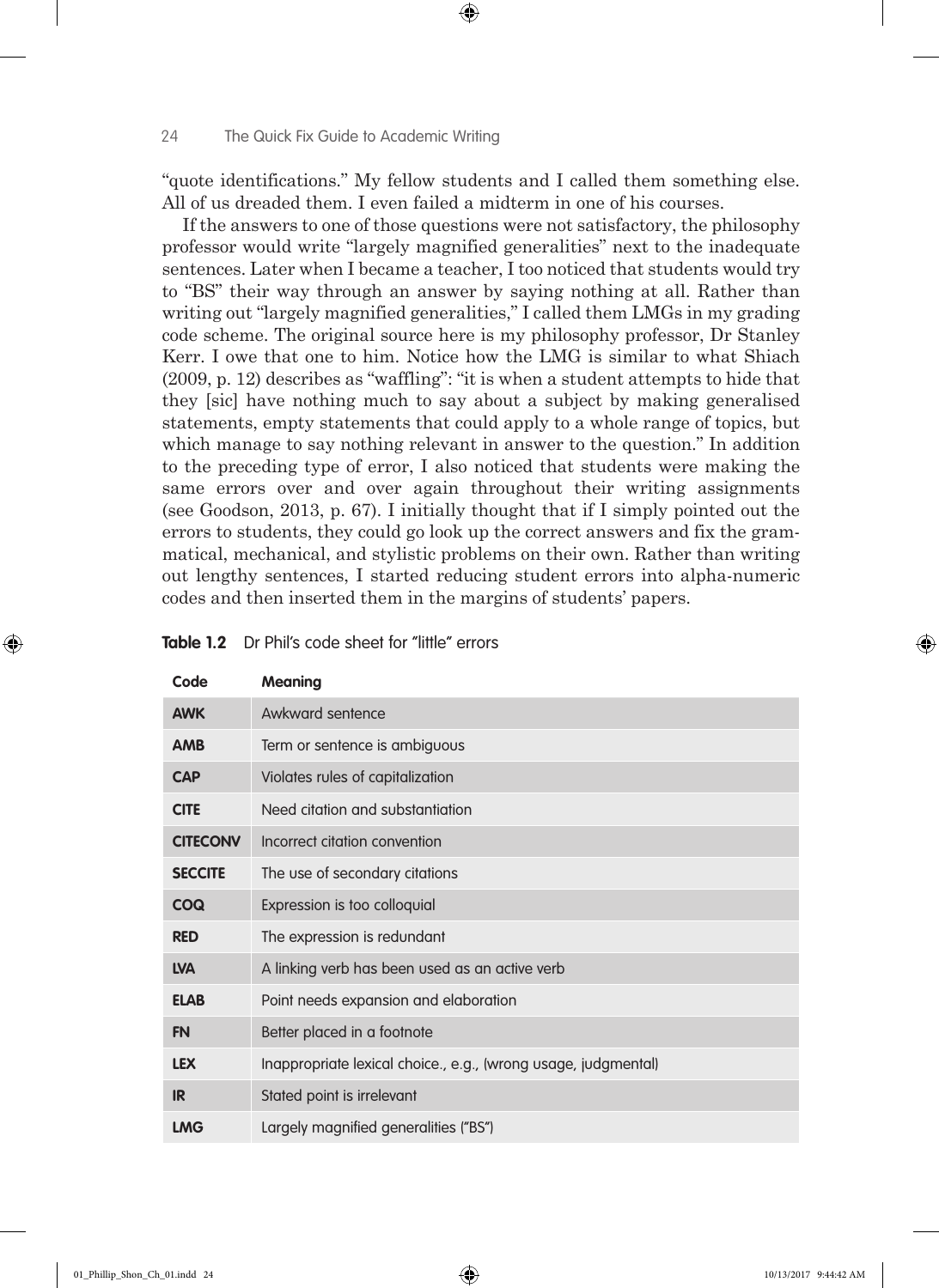| Code           | Meaning                                                                                                                                                                                                                                                                                                                                                               |
|----------------|-----------------------------------------------------------------------------------------------------------------------------------------------------------------------------------------------------------------------------------------------------------------------------------------------------------------------------------------------------------------------|
| <b>NP</b>      | Needs new paragraph                                                                                                                                                                                                                                                                                                                                                   |
| <b>PUNC</b>    | Incorrect punctuation/needs punctuation                                                                                                                                                                                                                                                                                                                               |
| <b>REF</b>     | Anteceding referent is not clear                                                                                                                                                                                                                                                                                                                                      |
| <b>RO</b>      | Run-on sentence                                                                                                                                                                                                                                                                                                                                                       |
| <b>SP</b>      | Incorrect spelling                                                                                                                                                                                                                                                                                                                                                    |
| <b>SPO</b>     | Failure to spell out a word/number/sign/symbol. The "&" sign when used in text<br>must be spelled out.                                                                                                                                                                                                                                                                |
| <b>OP</b>      | You have injected a personal opinion that is not relevant                                                                                                                                                                                                                                                                                                             |
| <b>TENSE</b>   | Inconsistency in tense                                                                                                                                                                                                                                                                                                                                                |
| <b>UG</b>      | Sentence is not grammatical                                                                                                                                                                                                                                                                                                                                           |
| <b>FRAG</b>    | The sentence is not complete; rather the stated phrase is a fragment. Not a<br>complete sentence                                                                                                                                                                                                                                                                      |
| <b>UNN</b>     | Word/sentence/point is unnecessary                                                                                                                                                                                                                                                                                                                                    |
| <b>USG</b>     | Incorrect usage                                                                                                                                                                                                                                                                                                                                                       |
| <b>EXQ</b>     | The student has incorporated an excessive amount of direct quotations in the<br>paper. This practice indicates timidity and insecurity on the part of the writer. Rather<br>than using a student's own words, s/he has merely let the text do the work.                                                                                                               |
| # AG           | # of subject determines # of verb; # consistency in pronoun usage                                                                                                                                                                                                                                                                                                     |
| <b>TLW</b>     | Indicated sentences could be reduced to 1 or 2 succinct ones                                                                                                                                                                                                                                                                                                          |
| <b>JOK</b>     | Is this a joke? The stated point is absurd beyond belief                                                                                                                                                                                                                                                                                                              |
| <b>SSW1.1</b>  | Form the possessive singular of nouns by adding 's                                                                                                                                                                                                                                                                                                                    |
| <b>SSW1.2</b>  | In a series of three or more terms with a single conjunction, use a comma after<br>each term except the last                                                                                                                                                                                                                                                          |
| <b>SSW1.3</b>  | Enclose parenthetic expressions between commas. According to Strunk and<br>White (1979: 3-4) "nonrestrictive clauses are parenthetic." A nonrestrictive clause<br>merely adds something about the preceding subject. Hence, commas are<br>needed. However, a restrictive clause is not parenthetical; it adds essential<br>information: it is not set off by a comma. |
| <b>SSW1.4</b>  | Place a comma before a conjunction introducing an independent clause                                                                                                                                                                                                                                                                                                  |
| <b>SSW1.5</b>  | Do not join independent clauses by a comma; comma splice                                                                                                                                                                                                                                                                                                              |
| <b>SSW1.51</b> | Do not join dependent clauses with a semicolon                                                                                                                                                                                                                                                                                                                        |
| <b>SSW1.6</b>  | Do not break sentences in two                                                                                                                                                                                                                                                                                                                                         |

 $\bigoplus$ 

*(Continued)*

 $\overline{\phantom{a}}$ 

 $\bigoplus$ 

 $\bigoplus$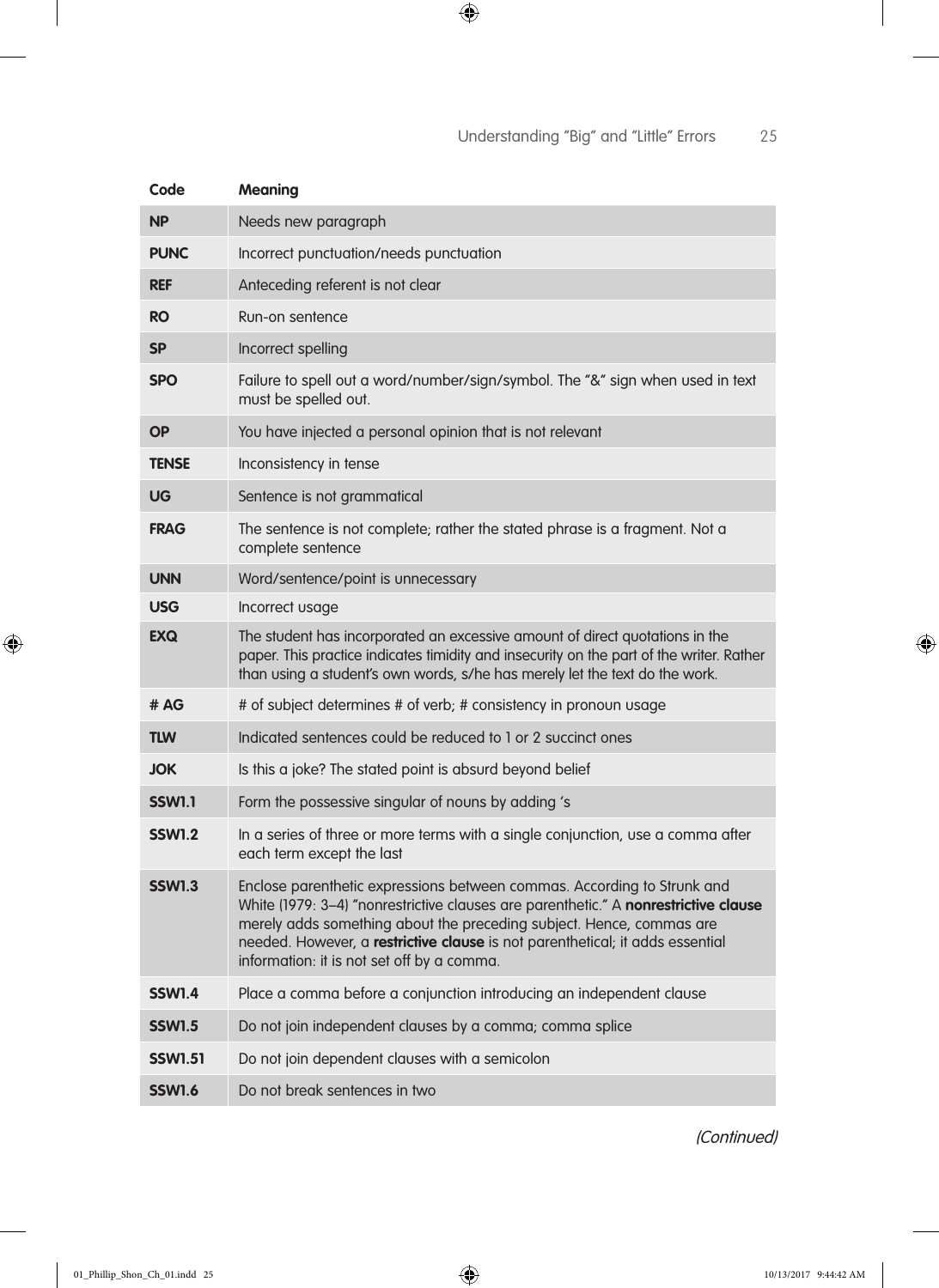| Code           | <b>Meaning</b>                                                                                                                               |
|----------------|----------------------------------------------------------------------------------------------------------------------------------------------|
| <b>SSW1.7</b>  | Use a colon after an independent clause to introduce a list of particulars, an<br>appositive, an amplification, or an illustrative quotation |
| <b>SSW1.8</b>  | Use a dash to set off an abrupt break or interruption and to announce a long<br>appositive or summary                                        |
| <b>SSW1.11</b> | A participial phrase at the beginning of a sentence must refer to the grammatical<br>subject                                                 |
| <b>SSW2.12</b> | Choose a suitable design and hold to it                                                                                                      |
| <b>SSW2.13</b> | Make the paragraph the unit of composition                                                                                                   |
| <b>SSW2.14</b> | Use the active voice                                                                                                                         |
| <b>SSW2.15</b> | Put statements in positive form                                                                                                              |
| <b>SSW2.16</b> | Use definite, specific, concrete language                                                                                                    |
| <b>SSW2.17</b> | Omit needless words                                                                                                                          |
| <b>SSW2.18</b> | Avoid a succession of loose sentences                                                                                                        |
| <b>SSW2.19</b> | Express co-ordinate ideas in similar form                                                                                                    |
| <b>SSW2.20</b> | Keep related words together                                                                                                                  |
| <b>SSW2.21</b> | In summaries, keep to one tense                                                                                                              |
| <b>SSW2.22</b> | Place the emphatic words of a sentence at the end                                                                                            |

 $\bigoplus$ 

#### **Table 1.2** (Continued)

Readers will notice that the "little" error code sheet begins with an odd cluster of consonants (e.g., AWK, AMB, SP), then switches to SSW– followed by numbers. That transition in the codes is evidence of my sincere attempt to improve students' writing before becoming overwhelmed and exasperated at the task before me, and then rediscovering the simple yet effective beauty of Strunk and White. Before I say anything else, let me confess that I adore Strunk and White (1979). There is no other word that does justice to the way I feel about their work. I have slept with that book on top of my chest, with both of my hands clasped neatly on top of it so that it does not slip off, hoping that the book's spirit would trickle into my heart. I have used *The Elements of Style* as a pillow hoping that their directives would enter my head through osmosis. Sometimes, I would just hold the book between my hands, and flip through the pages, allowing a phrase here and there to glide across my face from the breeze produced from the turning of pages. No, it would not be an understatement to say that I am fanatic about Strunk and White. I still believe that if students tattooed the lessons contained in that book, there would be no need for another

⊕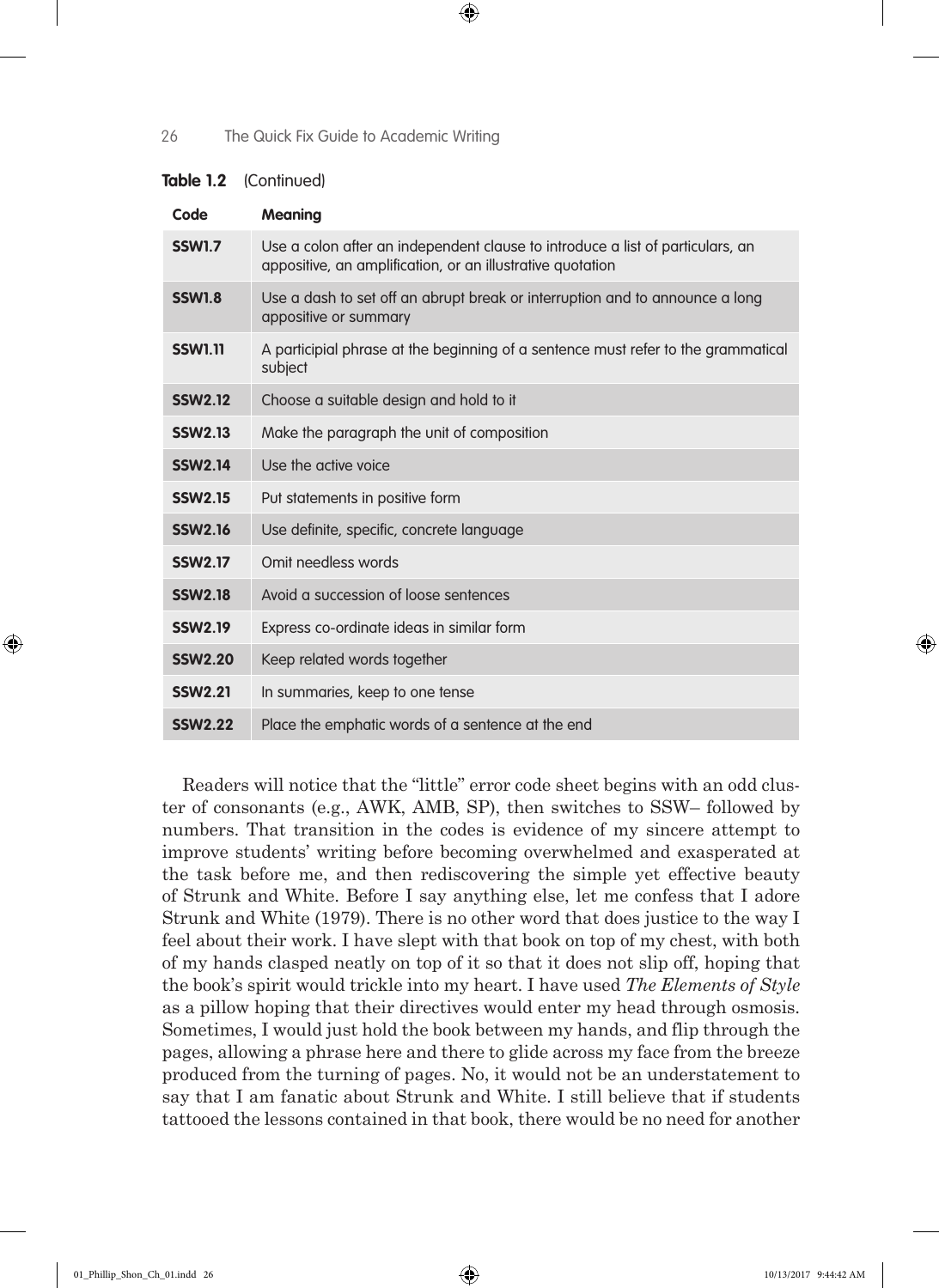book on composition, grammar, and punctuation. Even to this day, when I have to explain grammar and mechanics, I still pull out *The Elements of Style* as a gunfighter pulls out a revolver. I am still debating whether I should get the word "semicolon" tattooed somewhere on my body. In fact, the code SSW stands for See Strunk and White (SSW) in Table 1.2. The first number is the chapter; the decimal point, the section. I really thought *The Elements of Style* could fix everything. I often likened it to duct tape or crazy glue. Once I started grading students' papers using these codes, I started to notice a pattern in their errors (see Goodson, 2013).

 $\textcircled{\scriptsize{*}}$ 

The first observation was that students made the same errors over and over again, i.e.,, they did not make 52 independent errors, but made a particular error repeatedly throughout the course of one paper. Second, students usually did not make one error but made them in clusters. Although I do not know which codes will be clustered according to traditional sociological variables (except some international students), I am sure that the errors will be clustered in some way. Third, I can explain the code SSW 1.5 (or any other code) till I am blue in the face, but students will not understand the error, see it, or care to fix it until I show it to them. Let me illustrate what I mean with an example.

# **Excerpt 3**

⊕

Incorrect: Killers return to the scene of the crime to relive the feeling of godlikeness they experienced, killers tend to be self-centered and egotistical persons who are able to only think of their own needs.

Just so there is no mistake, you should know that the sentence in excerpt 3 is incorrect. It is wrong because it violates one of the fundamental rules of punctuation and grammar. Students write sentences like this using incorrect punctuation marks because they do not know what a semicolon is and when it is used. They also do not know the 17 different usages of a comma (Truss, 2003). Because students are unsure of when to use a semicolon and a comma, if you write a sentence like the one in excerpt 3, other sentences that bear this error structure and form will appear throughout your paper, and the error will repeat itself. The key to ensuring that this type of error does not appear again is knowing the rules for semicolon usage. A semicolon is used to connect two independent clauses together. An independent clause is like a sentence; it can stand on its own.

In excerpt 3, "Killers return to the scene of the crime to relive the feeling of godlikeness they experienced" is an independent clause, a sentence on its own. Similarly, "killers tend to be self-centered and egotistical persons who are able to only think of their own needs" is also an independent clause. Those two sentences have to be connected together using a punctuation mark that is intended for the job. Two will work. As the two independent clauses are sentences, they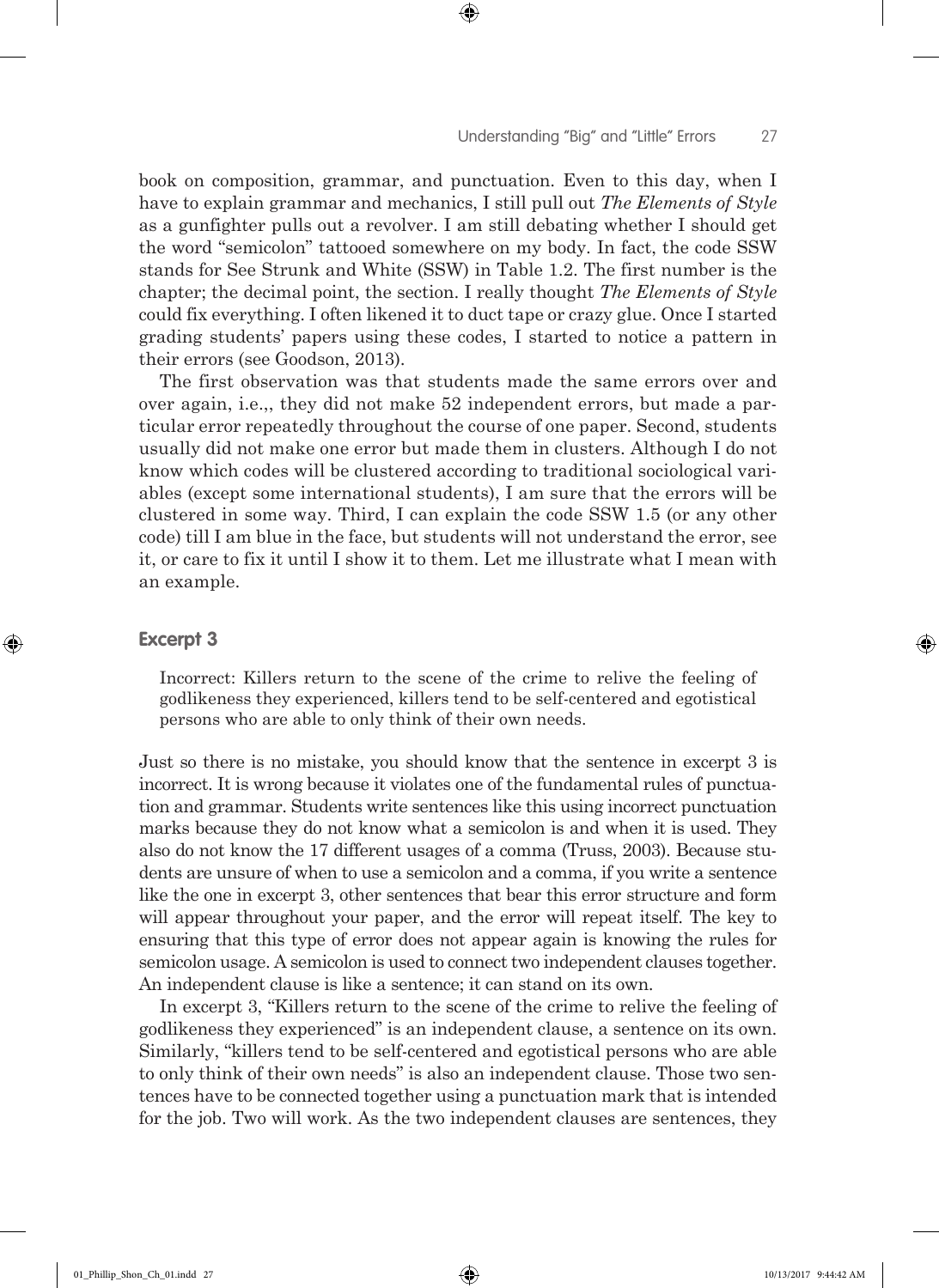can be connected using a period. An alternative would be to connect them using a semicolon. There are ways to get fancy (e.g., coordinating conjunction preceded by a comma), but a period and a semicolon would be the most robust way to connect the two sentences. These two moves are fundamental to basic writing; they are the equivalent of a single-leg and double-leg takedown in wrestling. They are two moves that all writers have to master if they are to perform at a university level. If a comma is used to connect the two independent clauses/ sentences, a comma splice error will have been made. That is why excerpt 3 is incorrect. A correct usage of the semicolon would be the following.

 $\textcircled{\scriptsize{*}}$ 

# **Excerpt 4**

Correct: Killers return to the scene of the crime to relive the feeling of godlikeness they experienced; killers tend to be self-centered and egotistical persons who are able to only think of their own needs.

You need to understand why the semicolon is needed rather than a comma in excerpt 4 and in other structures similar to it, and that you cannot rely on those blue squiggly lines to tell you whether a sentence or a clause is not grammatical. You should learn to become self-reliant rather than becoming dependent on the features of a word-processing software. Otherwise, you will continue to write sentences like the following.

# **Excerpt 5**

⊕

Incorrect: Killers return to the scene of the crime to relive the feeling of godlikeness they experienced; which is fairly typical.

The first clause is a sentence, an independent clause that can stand on its own. However, is "which is fairly typical" a sentence? Is this phrase an independent clause that can stand on its own or is it dependent and subordinate, therefore necessarily incomplete? Dependent clauses complement the main clause in some way. Actually, you don't even have to understand the latter in order to use a semicolon properly. Almost all students know that "which is fairly typical" cannot stand on its own; they know it is not a sentence. Heck, it doesn't even sound like a complete sentence. When I ask if it sounds like a sentence, almost all students know it is not a sentence. So when I ask them why they used a semicolon to connect a clause that is not an independent one to another one that is, their answer is unequivocal: they were not sure about the semicolon rule. If I spend five minutes pointing out every instance in which this same error occurs throughout a single page, and show students clauses that are the equivalent of "which is fairly typical," they become experts at spotting that particular error toward the end of the session. Once students are "shown" this error and the proper rule using the sentences that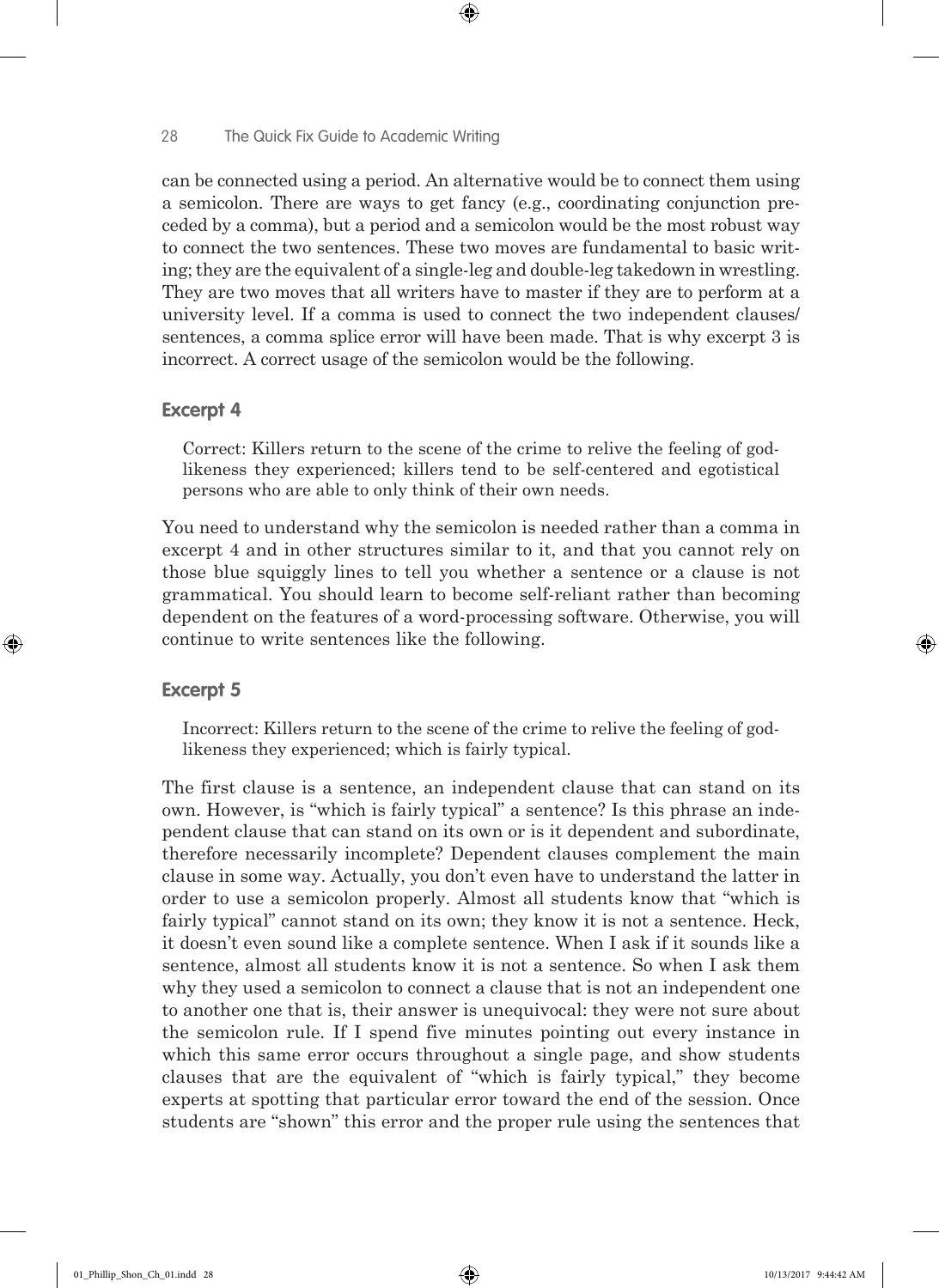they themselves have composed, I usually find that they already know or at least suspected they were not using it properly. However, they continue to do it because no one has shown them how not to make the error. Once this session is over, I find that I do not have to explain the same rule again.

 $\textcircled{\scriptsize{*}}$ 

The recurring pattern is unmistakable. A student has committed semicolon abuse. However, that error does not exist independently and in isolation. Students abuse semicolons for the following reasons: (1) they do not know the rule regarding its usage; (2) they do not know what a sentence is; (3) they do not know what a dependent clause is; (4) they do not understand when to use a comma. There are probably other reasons that can be included here, but the numerous ones noted above support my argument that little errors tend to occur in clusters. The same phenomenon occurs in the behavior of serial killers. A serial killer is, by definition, someone who has killed at least two or more victims in 30 days or more (Morton et al., n.d.). If someone has already killed two victims, then chances are good that the killer is a male who has targeted a female victim. If there is evidence of sexual assault, the use of restraints and blindfolds to control a victim, then the preceding characteristics highly suggest the presence of a predatory serial offender (Salfati, 2003). Those atypical behaviors tend to co-occur.

A similar principle applies to the way students make errors. Students who misuse semicolons will also make comma usage errors (e.g., a comma splice; unnecessarily disrupting the flow of a sentence); they will compose fragments and believe that they have written grammatical sentences that can stand on their own. Students who do not understand or appreciate the beauty and sublimity of a semicolon are also likely to abuse its often mistaken cousin, the colon. This interrelatedness of little errors is what makes teaching students the nuts and bolts of writing such a difficult and challenging task. Even when one item is particularly problematic (e.g., the semicolon), there are at least three other things that have to be explained in the process. Simply telling students to go fix them is not enough. I tried for a number of years. It did not work. Identifying the problem, giving it a name, and telling them to look up a certain page in Strunk and White (1979) also will not work. I tried for a number of years and that did not work either. If teachers want their students to write sentences that are grammatical, and connect those sentences to form a coherent paragraph, then they have to show them how to do it, line by line, word by word. That is teaching.

If you want to learn how to write grammatical sentences, you should ask your teachers to teach it to you, not lecture you about how to write them. Or if you really want to learn this, you can teach yourself. Here is one trick I learned from a world-class literary critic: read the sentences aloud. This advice means actually reading a sentence out loud, not silently moving your lips as if you are pretending. For most native speakers, if a sentence does not "sound" right, it generally is not right. If a sentence does not sound like a sentence, it usually is not. When you slow down the reading process, not only does it lead to better

⊕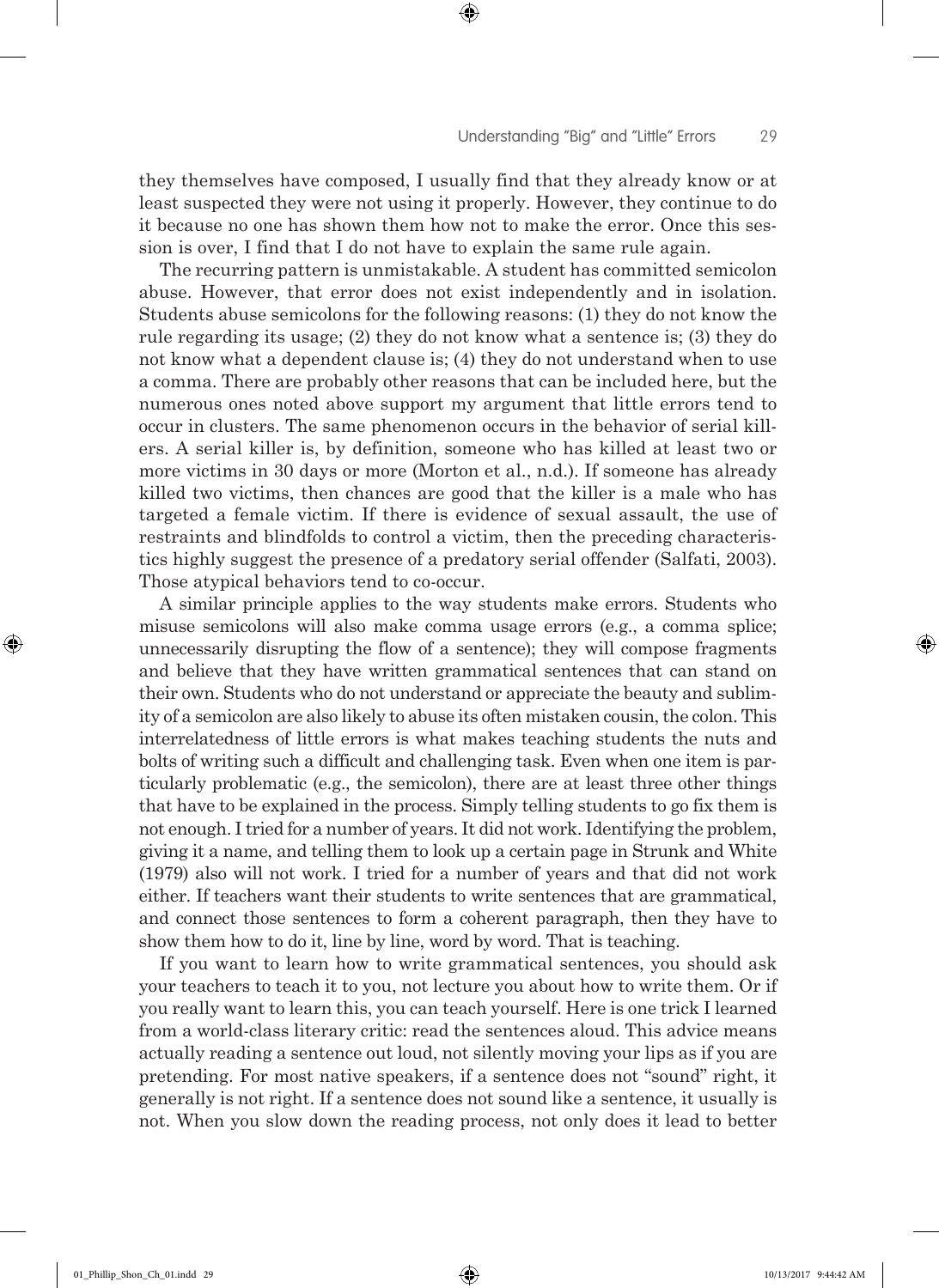comprehension and appreciation of well-written sentences, it also facilitates proofreading. You should not have to rely on a "friend" to help you proofread your paper when they are no more knowledgeable than you. There is nothing wrong with a hefty dose of self-reliance.

 $\textcircled{\scriptsize{*}}$ 

I would like to go through each and every one of the little errors to show you that fixing these is not as onerous as you may think. However, that task is not logistically possible. Besides, there are already lots of well-written books that can help you master those basic skills (Strunk & White, 1979; Truss, 2003). What I have attempted to do in this chapter is to show the two different types of mistake that students tend to make in their social science papers. One of these requires more substantial work to fix than the other. To fix the little errors, the important task is to identify the patterns that exist in the errors you are making. You don't need to go through an entire paper to get an idea of what you are doing wrong. A sample of 3 to 5 paragraphs should yield sufficient errors to discern a pattern in the errors that you are making. The errors you make will be thematic and clustered. In this initial 3 to 5 paragraph review, an error range of 0 to 3 represents the low end. This pattern means that you are making anywhere from 0 to 3 distinct errors, errors that repeat themselves within 3 to 5 paragraphs. Once you identify what those errors are, then you should consult how-to grammar books in order to fix whatever it is that you are doing wrong (Strunk and White would be an excellent source). A range of 4 to 8 represents the average. I have found that most students fall into this range and therefore have a bit more work to do; the assistance of writing specialists at teaching and learning centers is recommended, although students can fix the little errors themselves should they be motivated to do so.

For students who make 9 or more distinct little errors, the assistance of a writing specialist is a must. It has been my experience that those who fall into this range have serious problems in their writing, and are generally underprepared for university-level work. The code FRAG almost always appears in this range because students seem to lack fundamental skills, such as the ability to write a grammatical sentence. Students are not able to write a grammatical sentence because they do not know what a sentence is. They are not able to differentiate between a noun and a verb, a direct object and an indirect object. The code FRAG tends to co-occur with the code UG and AWK because students who do not know what a sentence is will write ungrammatical and awkward ones that I cannot even describe, much less explain how to fix. Some students may not be able to compose a grammatical sentence because they suffer from dyslexia and may not be aware of their condition. If that is the case for you, your instructor should be helping you to connect with an academic specialist at your school who is trained to respond to such needs in the classroom. Some students who are not able to craft a sentence continue for different reasons. I have an idea about how students make it to their fourth year of a university while not being able to write a simple sentence.

⊕